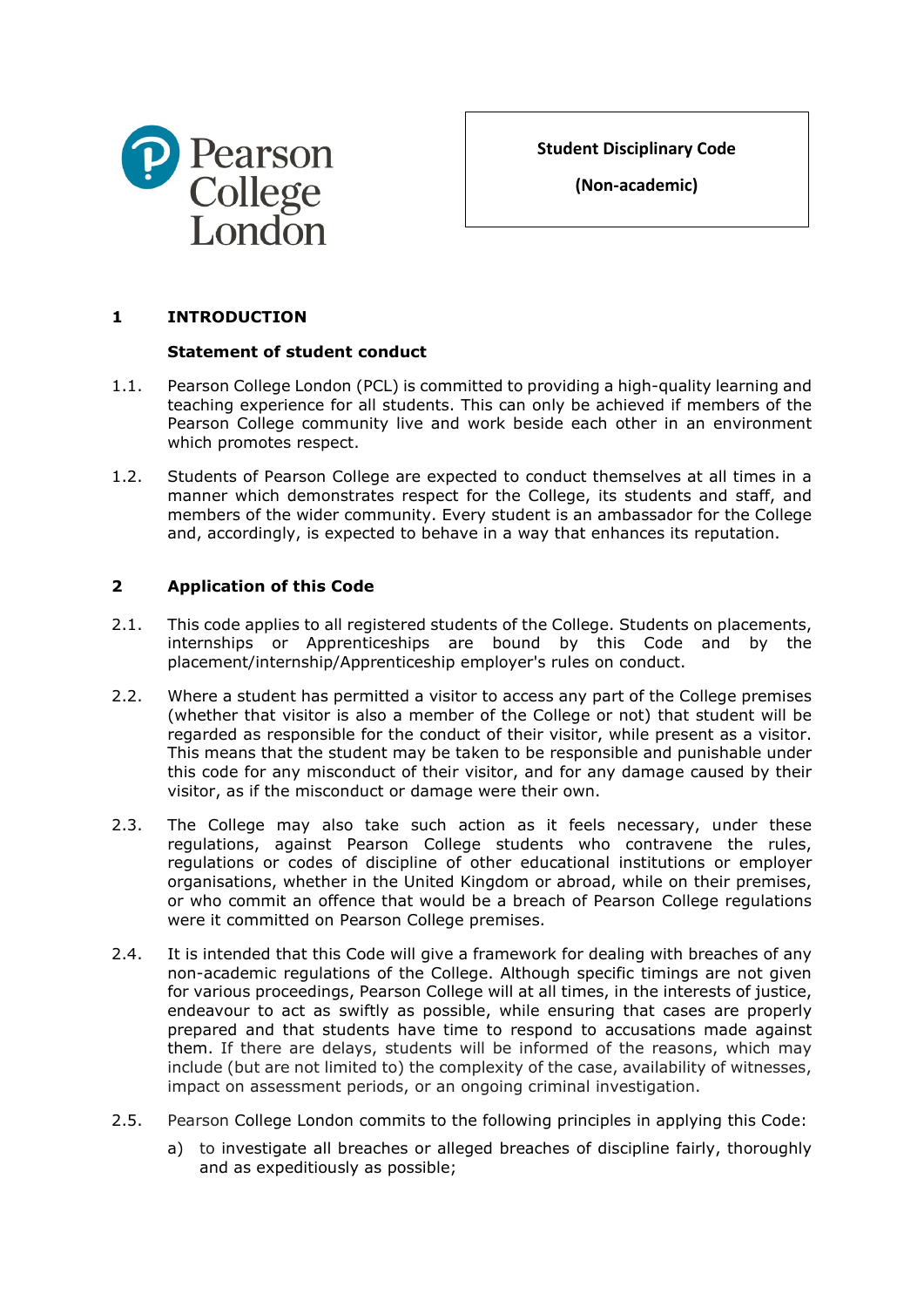- b) to maintain confidentiality and protect individual privacy, as far as possible, throughout the disciplinary process. In the course of the disciplinary process, information will be retained and shared only insofar as this is required to investigate and decide the matter thoroughly and fairly. It will not normally be appropriate for the identity of witnesses to be withheld from the student under investigation, where this would compromise the student's ability to defend themselves;
- c) to guard against bias in the process by taking reasonable steps to ensure the impartiality and independence of College officers responsible for investigation and decision-making;
- d) to take reasonable steps to ensure that students will not experience disadvantage when raising complaints against College students or staff;
- e) to adhere to the Equality Act 2010 and to make reasonable adjustments for students with disabilities to attend hearings and/or otherwise to engage in the disciplinary process.
- 2.6. The College will evaluate evidence and determine disciplinary offences on the balance of probabilities as the standard of proof.
- 2.7. The burden of proof is on the College to prove that a disciplinary offence has occurred. Nonetheless, the student who is subject to disciplinary action may be required to provide evidence in support of any assertions they might make in their defence.
- 2.8. The College recognises that the disciplinary process may cause anxiety and stress to students. Students are encouraged to contact Student Services if they need additional support and guidance regarding disciplinary matters, or if they wish to access counselling due to any adverse effect of the disciplinary investigation on their wellbeing.
- 2.9. Students may contact the Pearson College Students' Association (PCSA) for additional support and guidance on disciplinary matters.
- 2.10. The College reserves the right to expedite resolution, or to defer, or even to suspend the process if there is a health, wellbeing or safeguarding concern regarding any student involved in the disciplinary process. In taking such actions, the College will seek to uphold the interests of students involved and the wider College community.
- 2.11. Where a student brings an allegation against another student, they can expect to be notified of the outcome in broad terms, but due to considerations of confidentiality, the details of the case will not be disclosed. A student who has made an allegation of misconduct may be invited to act as a witness in disciplinary proceedings. Witnesses, students who have made allegations, and/or any other third parties may not themselves appeal a decision taken by a College officer or panel on a disciplinary matter; this includes decisions on appropriate penalties. If a student who has brought a case against another student feels adversely affected by the behaviour or actions of another student, or by the disciplinary proceedings themselves, they are encouraged to seek support via Student Services.
- 2.12. Where a student brings an allegation against another student that constitutes a criminal offence, the College has an obligation to report the matter to the Police.

## **3 Disciplinary Authority**

Disciplinary authority over students may be exercised by: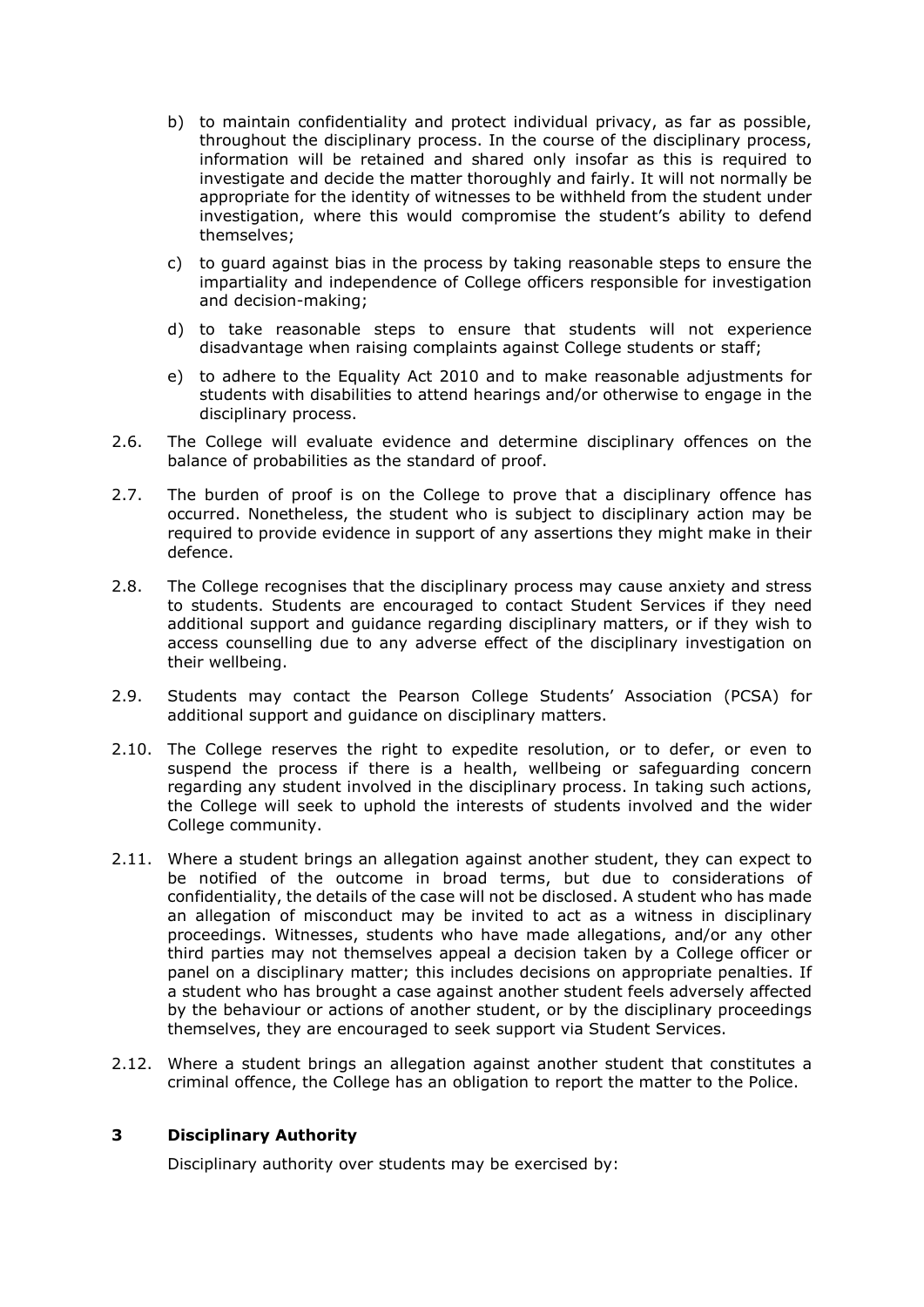- a) The Principal;
- b) A Vice-Principal on behalf of the Principal;
- c) Deputy Vice-Principal (Academic Affairs) who will be the Student Disciplinary Officer;
- d) Deans and Deputy Deans of School (or their nominees)

## **POWER OF SUSPENSION AND RESTRICTION**

- **4** In exceptional circumstances, and subject to the general principles set out in paragraph [2,](#page-0-0) the Principal, or a Vice-Principal may impose an immediate suspension or restriction upon a student suspected of any offence which could reasonably be expected to lead to the termination of the student's registration if they were found guilty. This provision will normally be reserved for situations where a student's behaviour poses a significant risk to the safety or wellbeing of the student or others, or is significantly impeding the normal functioning of the College. This suspension or restriction may last until disciplinary enquiries and/or police and/or court proceedings are concluded. In exercising the power to suspend or restrict, particular attention will be paid not only to the welfare and interests of the individual student, but also to the interests of fellow students and of the College itself. In placing students on suspension, the College will have due regard to the possible impact of the suspension or restriction on students' academic progress, student loan, visa or other considerations. Students placed on suspension will be issued with clear instructions as to what is permissible under the terms of their suspension. Suspension of students pending the outcome of disciplinary procedures does not affect the presumption of innocence.
- **5** If Police and/or court action occurs in respect of the alleged offence, the suspension or restriction may last until the completion or abandonment of the police and/or court proceedings. It is the responsibility of the student to keep the College aware of the progress and the outcome of the proceedings and to furnish the College with any reports, recommendations and/or judgements that have been made. The student may remain suspended or restricted until disciplinary procedures under this Code have been completed.
- **6** If a suspension or restriction is for a period in excess of fourteen days or is extended beyond fourteen days, the student may appeal against the decision. If the decision was taken by a Vice-Principal, the Principal will review it and, if taken by the Principal, the Chair of the Appeals Committee will review it. If a suspension or restriction is renewed or extended, or is otherwise continued, a further right of appeal will be granted. Normally, extended suspensions and restrictions placed upon students will be reviewed every two months, regardless of whether or not the student chooses to exercise their right of appeal.

## **OFFENCES**

- **7** An offence is committed within the remit of these rules when there is unjustified interference, in the broadest sense, with the proper functioning or activities of the College, or with those who work or study in the College, or when improper actions occur which otherwise damage the College. Specifically, but not exclusively, the following:
	- a) disruption of, or improper interference with, the academic, administrative, sporting, social, or other activities of the College, whether on College property or elsewhere;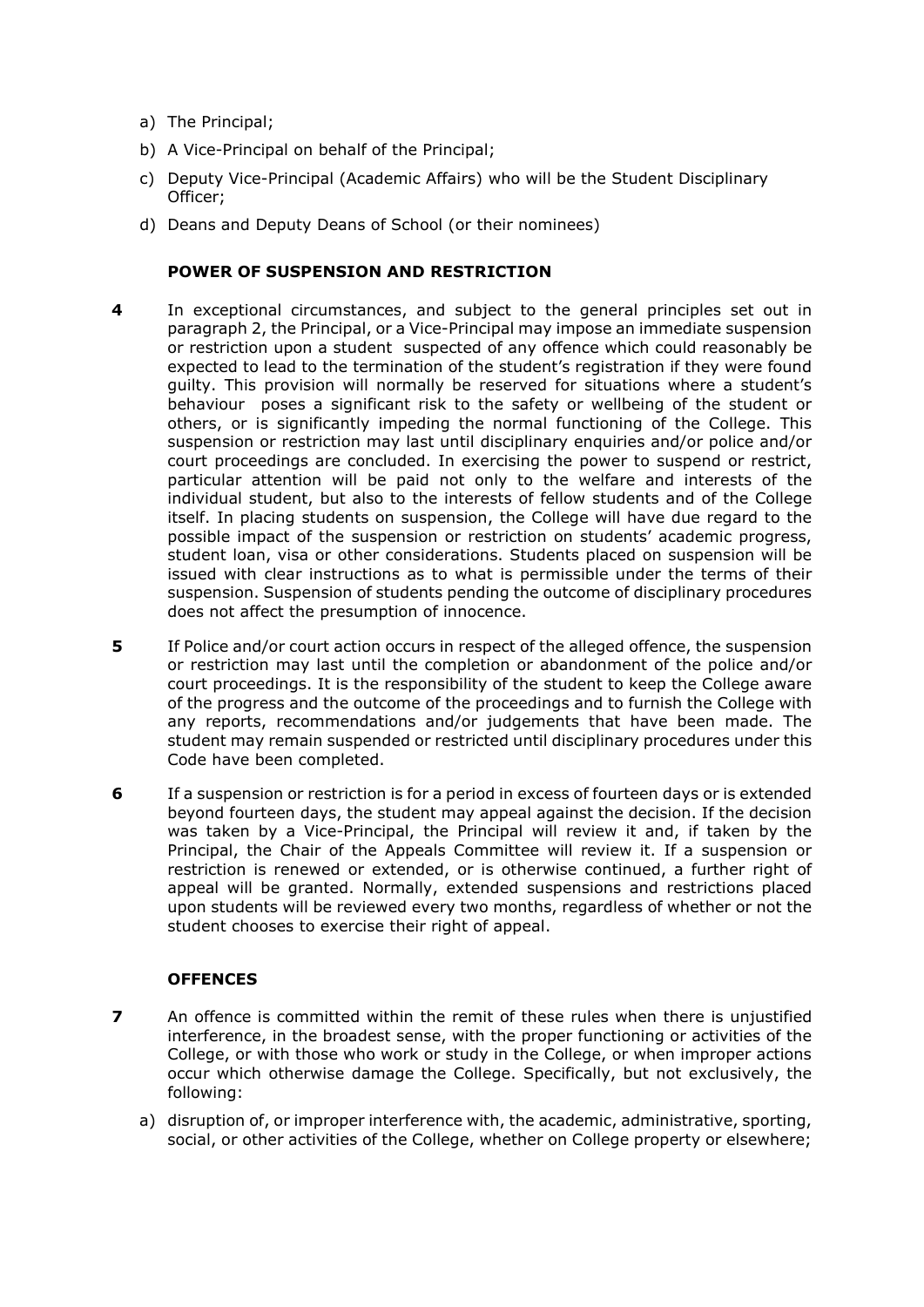- b) obstruction of, or improper interference with, the functions, duties, or activities of any student, member of staff of the College, or any authorised visitor to the College;
- c) violent, indecent, disorderly, threatening or offensive behaviour or language, whether expressed orally, in writing or electronically, towards any member of the College irrespective of location, or to any other person whilst on College property or engaged in any College activity, including conduct which is deemed unacceptable or which is unlawfully discriminatory;
- d) engaging in any behaviour through any medium (including for example online):
	- i) which constitutes harassment, i.e. unwanted behaviour or conduct which has the purpose or effect of violating a person's dignity or creating an intimidating, hostile, degrading, humiliating or offensive environment because of, or connected to, one or more of the following protected characteristics: age, disability, gender reassignment, race, religion or belief, sex and sexual orientation. This includes domestic violence and abuse (which can also involve control, coercion, threats) and stalking. It also includes any incidents of physical violence towards another person(s) on the basis of a protected characteristic, and hate crimes, such as those criminal offences which are perceived by the victim or any other person, to be motivated by hostility or prejudice, based on a person's disability or perceived disability; race or perceived race; or religion or perceived religion; or sexual orientation or perceived sexual orientation or transgender identity or perceived transgender identity.
	- ii) which, even if self directed, could reasonably be seen to cause distress to other students or members of staff;
	- iii) which could reasonably be seen to cause other students or members of staff to fear for their safety or well-being;
	- iv) that requires staff repeatedly to act beyond their normal roles and duties;
	- v) that interferes significantly with the normal operation of the College or with members of staff in the normal execution of their duties;
	- vi) that contravenes relevant codes of professional conduct.

"Engaging in behaviour" will be interpreted to include inaction where specific action to avoid a problem occurring could reasonably be expected;

- e) incitement of violence in furtherance of religious, political, philosophical or other beliefs that undermine the rule of law, freedom of expression, democratic values or individual liberties;
- f) bullying, including offensive, intimidating, malicious or insulting behaviour which has the effect of undermining, humiliating, denigrating or injuring the recipient;
- g) sexual misconduct through any medium (including online), including sexual harassment, unwanted conduct of a sexual nature which has the purpose or effect of violating a recipient's dignity or creating an intimidating, hostile, degrading, humiliating or offensive environment for that person, assault, rape, physical unwanted sexual advances, intimidation, or promising resources or benefits in return for sexual favours, distributing private and personal explicit images or video footage of an individual without their consent;
- h) distributing or publishing a poster, notice, sign, electronic or internet posting or any other publication either on College premises or computer networks, or relating to College affairs but displayed on premises or networks elsewhere, which is offensive, intimidating, threatening, indecent or illegal, or which is likely to make others fearful, anxious or apprehensive or which could reasonably be expected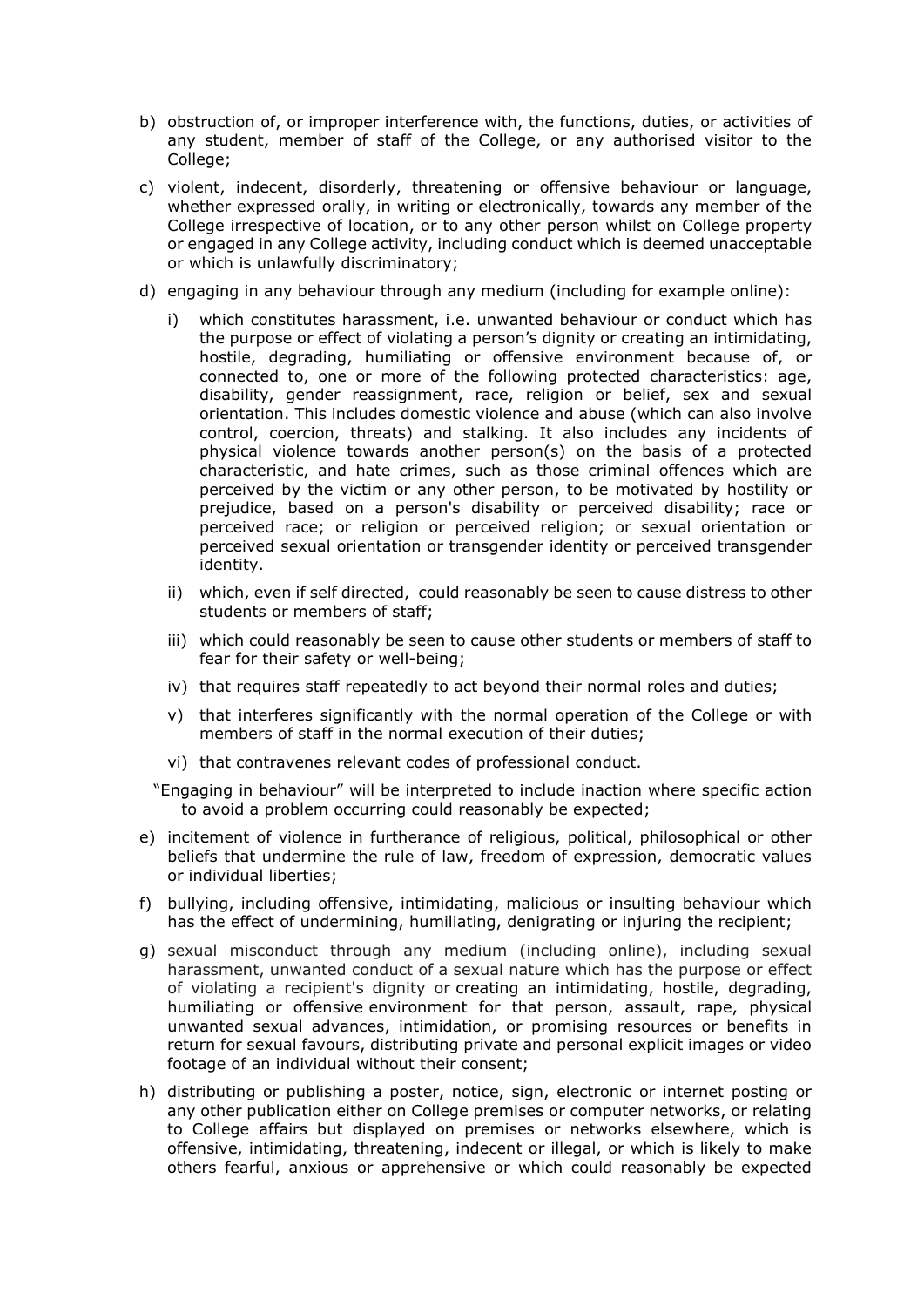significantly and unfairly to harm the standing or reputation or welfare of any student, member of staff or associate of the College;

- i) falsification of documents, false declarations (e.g. on extenuating circumstances), fraud, deceit, deception or dishonesty in relation to the College or College staff, or in connection with the holding of any office in the College, in relation to being a student of the College or against any member of College;
- j) misuse or unauthorised use of College premises or items of property, including computer misuse; damage to, or defacement of, College property or the property of other students or staff, caused intentionally or recklessly, or the misappropriation of any such property<sup>[1](#page-4-0)</sup>;
- k) any action likely to cause injury or impair safety on College premises or to College members in other locations;
- l) action likely to impair security on College premises (including the passing of security passes to those not authorised to use them);
- m) behaviour or actions which bring the College into disrepute or otherwise prejudice the legitimate academic and business aims of the College, including causing the College to breach statutory requirements;
- n) conduct which constitutes a criminal offence where that conduct took place on College premises, or in the course of College activities or against any member of the College; conviction of a criminal offence, irrespective of where committed, where the consequences of the offence could impact on College staff, students or property;
- o) misuse of alcohol or illegal drugs while on College premises or during a College directed activity, including during field trips or while on employer placements;
- p) disruption of assessments;
- q) failure to pay fees or other debts to the College as set out in the Fees Regulations;
- r) being unreasonably unhelpful to College officers during implementation of College procedures;
- s) obstruction of College investigations into breaches, and/ or disruption of College hearings, including interfering with or intimidating witnesses;
- t) false, malicious or vexatious complaints<sup>[2](#page-4-1)</sup>.

### **8 Misconduct that is also a criminal offence**

8.1. The College may rely on findings of guilt under criminal legal proceedings as established fact, to be used as evidence of misconduct under this Code, if and to the extent that the findings relate to the alleged misconduct.

<span id="page-4-0"></span><sup>1</sup> Property includes: facilities, computers, software, data, web pages, equipment (e.g. audio-visual equipment), books, furniture, or personal belongings.

<span id="page-4-1"></span><sup>&</sup>lt;sup>2</sup> 'Frivolous' or 'vexatious' complaints include: complaints which are obsessive, harassing, or repetitive; pursuing

unmeritorious complaints and/or unrealistic outcomes beyond all reason; pursuing meritorious complaints in an

unreasonable manner; complaints designed to cause disruption or annoyance; demands for redress which lack any serious purpose or value (OIA, 2014).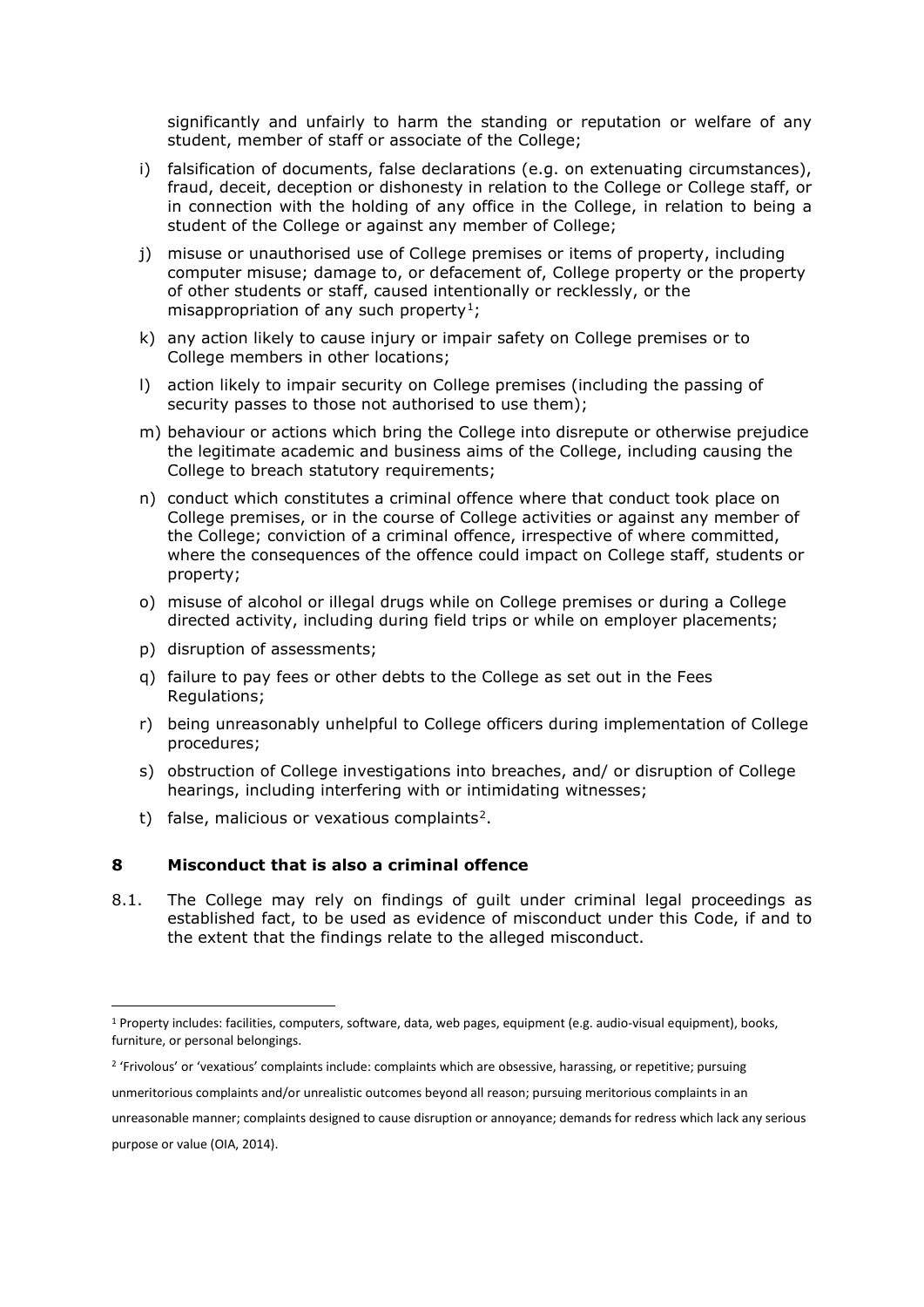8.2. If police action and/or criminal proceedings against a student are abandoned and/or result in acquittal or dismissal, the College may subsequently conduct its own investigations and exercise its disciplinary powers under this Code, if the College considers it appropriate to do so.

# **GENERAL COLLEGE DISCIPLINE**

## **9 Informal Disciplinary Procedure**

- 9.1. The purpose of the informal procedure is to resolve matters of discipline fairly and quickly, where the matter is suitable to be dealt with informally.
- 9.2. An allegation against a student of a disciplinary offence must be made, in the first instance, to the Dean/ Deputy Dean of School, or nominee. The Dean/ Deputy Dean of School or nominee will undertake a preliminary investigation to determine whether there is a case to answer. For the avoidance of bias, the Dean/ Deputy Dean will ensure that the preliminary investigation is conducted by a person not directly involved in the case. Normally, the preliminary investigation will be concluded within 10 days of referral.
- 9.3. On completion of the preliminary investigation, The Dean/ Deputy Dean, or nominee, will set out the allegation in writing to the student, along with a summary of any evidence, and invite the student to a meeting, giving the student at least 3 days' notice.
- 9.4. The purpose of the informal meeting will be to discuss the allegation with the student, and to allow the student to admit the offence, or to submit counterevidence and make representations. The student may be accompanied by a friend or relative who is unconnected with the allegation, or by a PCSA representative. A legal representative will not, normally, be allowed.
- 9.5. The Dean/ Deputy Dean of School, or nominee, will make a written record of the meeting, setting out who attended, with a summary of any statements made and/or evidence presented. This record may be used in subsequent proceedings.
- <span id="page-5-0"></span>9.6. The Dean/ Deputy Dean of School, or nominee, may:
	- a) dismiss the case as unfounded, or as unsuitable for consideration under this procedure; or,
	- b) reprimand the student orally but without a formal record; and/or,
	- c) require a formal apology, in terms to be agreed by the College, to any person adversely affected by the misconduct or any damage done to the College's relations with its members or outside community; or,
	- d) determine that the allegation is sufficiently serious to warrant a review by the Student Discipline Officer under the formal disciplinary procedure, as set out in paragraph [10](#page-6-0) below.
- 9.7. In reaching a decision, the Dean/ Deputy Dean of School, or nominee, will have regard to the nature of the offence, matters of intent and injury to others, and whether an adequate final resolution can be reached with a reprimand or an apology.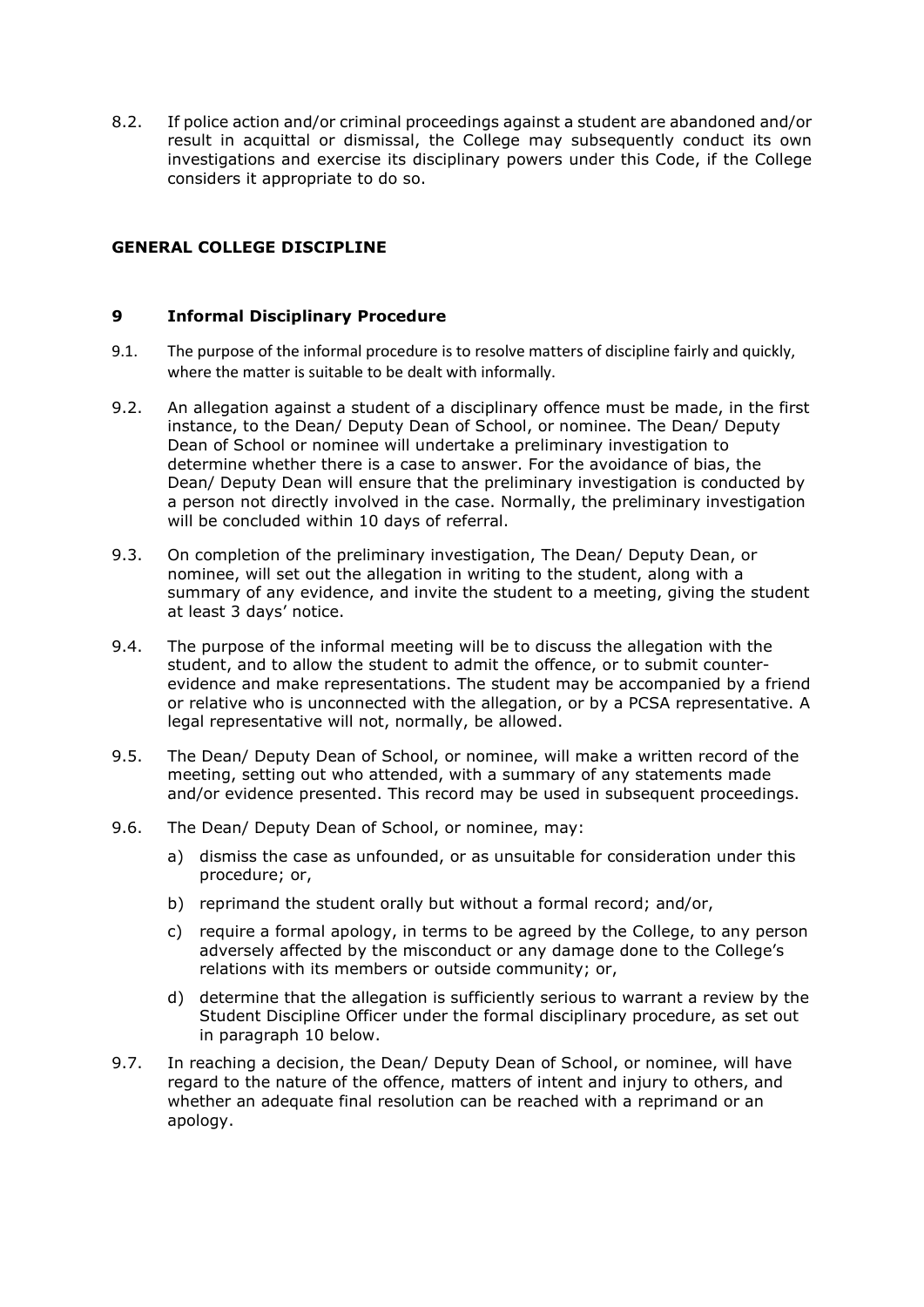- 9.8. Within five working days of the informal meeting, the Dean/ Deputy Dean of School, or nominee, will inform the student in writing of their decision and of the reasons for their decision.
- 9.9. Where, under paragraph [9.6](#page-5-0) the student does not accept the decision, the case will be referred to the Student Disciplinary Officer, as set out in paragraph [10](#page-6-0) below.
- 9.10. The Dean/ Deputy Dean of School, or nominee, will maintain a record of informal disciplinary referrals and decisions and make these available to the Quality Office.

## **Formal Disciplinary Procedure**

#### <span id="page-6-0"></span>**10** *Stage One: Review by Student Disciplinary Officer*

- 10.1. Where the case is referred to the Student Disciplinary Officer, the Dean/ Deputy Dean of School, or nominee, will provide the Student Disciplinary Officer with a record and any evidence from the informal discussion.
- 10.2. Within 10 days of the referral, the Student Disciplinary Officer will carry out a fair and reasonable enquiry and give the student the opportunity to hear details of the complaint or allegations made against them, and to speak or write in their own defence.
- 10.3. If a meeting is requested by either the student or the Student Disciplinary Officer, one will be arranged, and the student will be given at least 3 days' notice and access to all the evidence. The student may be accompanied by a friend or relative who is unconnected with the allegation, or by a PCSA representative. A legal representative will not, normally, be allowed<sup>[3](#page-6-1)</sup>. The Student Disciplinary Officer will appoint an Academic Quality Officer to maintain a record of the meeting.
- 10.4. In reviewing a case and determining an outcome, the Student Disciplinary Officer will consider the following:
	- a) the nature of the offence;
	- b) the level of intent or premeditation;
	- c) mitigating factors e.g. timely admission, first offence, unintended offence except for circumstances where strict liability<sup>[4](#page-6-2)</sup> would apply;
	- d) the extent of injury to others, impact on the College's reputation, and/or level of damage to property; and,
	- e) any other relevant circumstances.
- 10.5. The Student Disciplinary Officer may decide as follows:

<span id="page-6-1"></span><sup>3</sup> In exceptional circumstances, students may request and be granted permission to have legal representation at disciplinary meetings by the Chair of that meeting. Such permission will be informed by the complexity and gravity of the offence, the capacity of the student to present their case, and the prospective severity of sanctions. Where permission is granted, the College may also choose to have its own legal representation at the meeting, and notify the student accordingly. The student will be responsible for paying the costs of their representation (including legal costs), and these costs will not be reimbursed by the College.

<span id="page-6-2"></span><sup>4</sup> Strict liability means that a student may be liable for their actions regardless of intent or mental state, on account of the very nature of the offence that has occurred, e.g. statutory rape, selling alcohol to minors.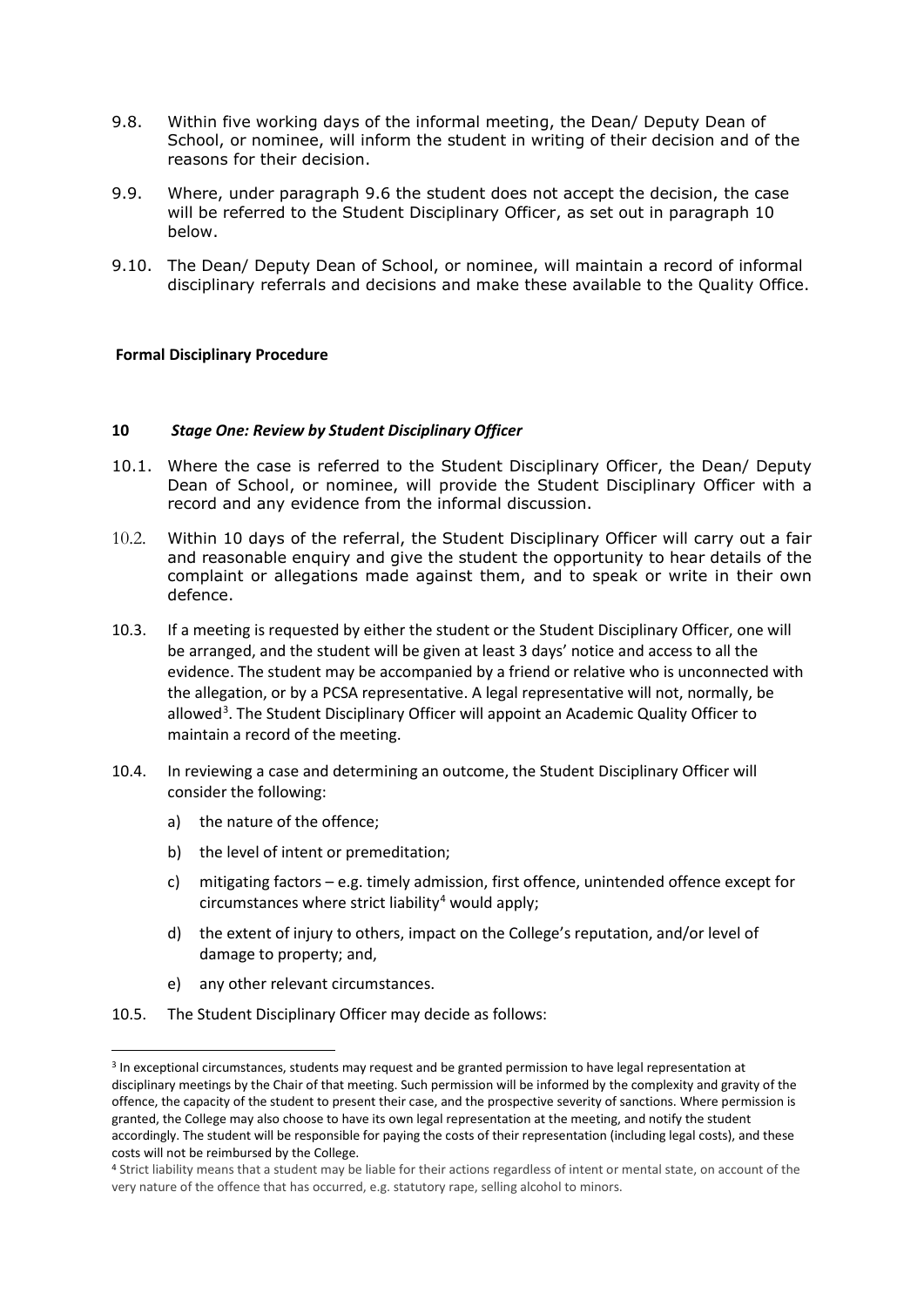- a) to dismiss the case on account of unfounded allegations or insufficient evidence; or,
- b) to refer the case to another College procedure, e.g. Fitness to Study Policy, or invoke an additional College procedure, e.g. Prevent Duty policy; or,
- c) to determine that there is a *prima facie*[5](#page-7-1) case against the student, of lesser severity than would warrant a suspension or exclusion, and issue a formal outcome letter from Stage One of the Formal Disciplinary Procedure, setting out the allegations of misconduct and the proposed sanction(s) from those available in paragraph [10.6](#page-7-0) below, together with reasons for this decision; or,
- <span id="page-7-0"></span>d) to determine that the offence is of such severity as to warrant consideration by a Student Disciplinary Committee, and to refer the case to Stage Two of the Formal Disciplinary Procedure.
- 10.6. The sanctions which the Student Disciplinary Officer may impose under Stage One of the Formal Procedure include:
	- a) a written warning to be retained on the student's file; and/or
	- b) a payment in compensation or restitution for damage or loss; and/or
	- c) a fine not exceeding £500; and/or
	- d) temporary withdrawal, suspension or reduction of any benefit, facility or privilege available to the student by virtue of their status as a student of the College, for a duration not exceeding 1 week; and/or
	- e) attendance at a relevant course; and/or
	- f) any other sanction which may be appropriate and proportionate in the circumstances.
- 10.7. The Student Disciplinary Officer will communicate their decision in writing to the student within five working days of any final meeting with the student or concluding correspondence on the case.
- 10.8. The student must confirm in writing to the Student Disciplinary Officer their acceptance or rejection of the outcome by the deadline specified in the letter.
- 10.9. By accepting the outcome, the student accepts that:
	- a) the offence has been committed by them; and
	- b) they will comply in full with any sanction imposed by the College; and
	- c) there is no right to appeal; and
	- d) the signed letter may be retained on the College's records and used as evidence of past misconduct in assessing any future allegations of misconduct. The signed letter will not be retained on an individual student's file and so it will not be used to determine references provided by the College in respect of the student to external sources.
- 10.10. If the student does not accept the outcome of Stage One of the Formal Procedure, then they should indicate their disagreement to the Student Disciplinary Officer in writing. The Student Disciplinary Officer will instigate Stage Two of the Formal Disciplinary Procedure within 10 days of receiving the student's notice.

<span id="page-7-1"></span><sup>5</sup> *Prima Facie* means 'at first sight', or 'based on what appears to be the truth when first seen or heard'.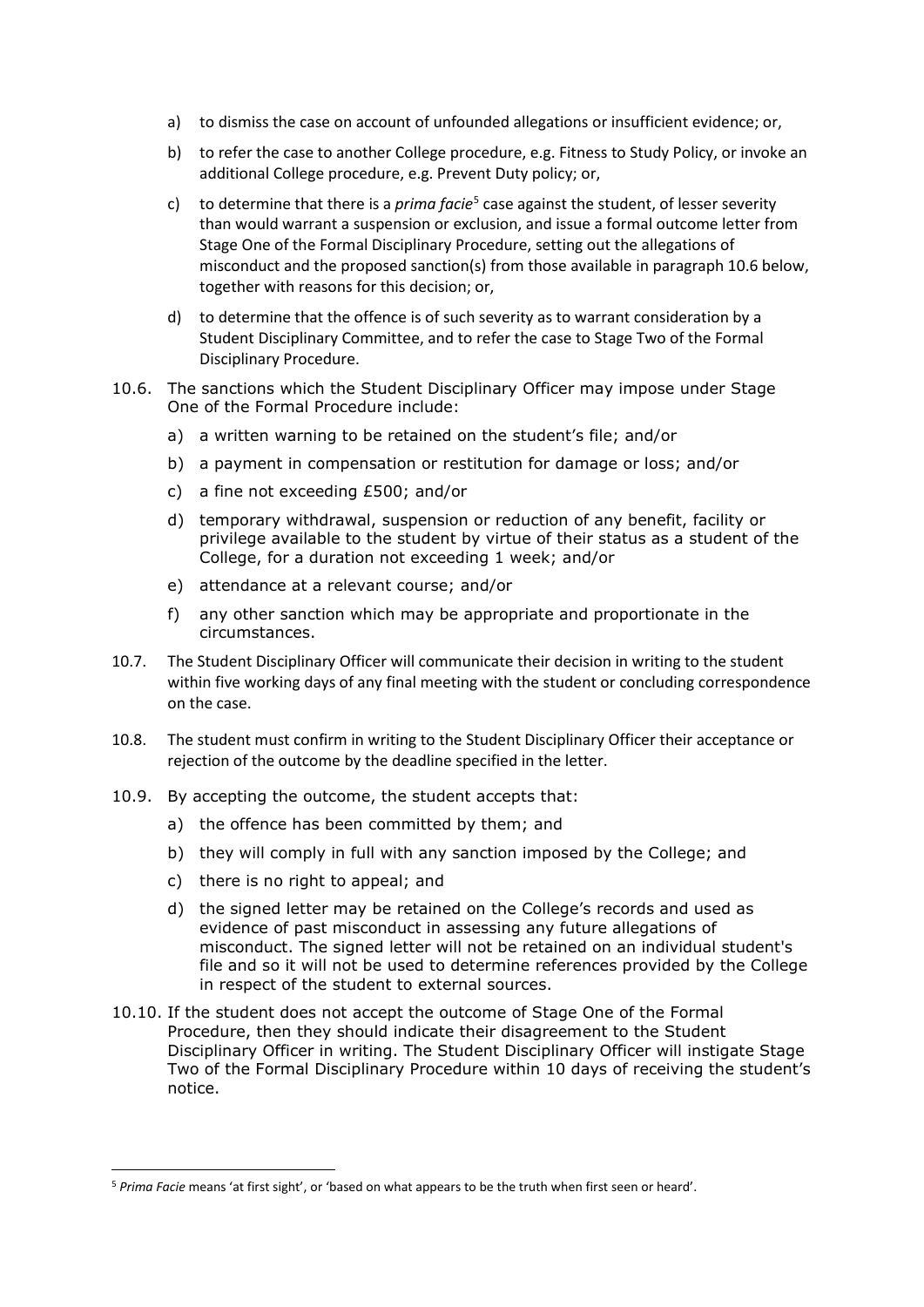10.11. If the student fails to respond to the letter within the period of time specified in the letter, without good reason, the College may instigate Stage Two of the Formal Disciplinary Procedure upon expiry of the specified response deadline.

## **11** *Stage Two: Student Discipline Committee*

- <span id="page-8-0"></span>11.1. Stage Two of the formal disciplinary procedure will be used:
	- a) where the Student Disciplinary Officer determines that it would be appropriate to do so, and in all cases where the Student Disciplinary Officer, after consultation with a Vice-Principal, considers that the offence is of such severity as to merit termination of registration at the College or withdrawal from the College; or,
	- b) where a student does not accept the outcome of Stage One of the Formal Disciplinary Procedure by the specified response deadline.
- 11.2. Where the circumstances in [11.1](#page-8-0) above apply, the Student Disciplinary Officer will refer the case to the Student Disciplinary Committee for hearing.
- 11.3. The student will be notified in writing that a hearing is to take place and that it could result in the termination of the student's registration. The date of the hearing will be agreed with the student.
- 11.4. The Student Disciplinary Officer, in consultation with the Vice-Principal, will furnish the student involved with a statement of the allegation(s) made against the student and the College's recommended sanction for the offence, and will invite the student to present a written statement in response within 14 days of the receipt of the letter notifying the student of the commencement of Stage Two of the formal disciplinary procedures.
- 11.5. The student will be invited to submit the following for consideration by the Panel:
	- a) any documentary evidence in support of the student's case;
	- b) names of any witnesses the student wishes to call to the hearing;
	- c) evidence in support of any compelling personal circumstances which the student wishes the Panel to consider in mitigation;
	- d) any other documentary evidence, information or written representations which the student wishes the Panel to consider.

## **THE STUDENT DISCIPLINE COMMITTEE**

## **COMPOSITION OF THE STUDENT DISCIPLINE COMMITTEE**

- 11.6. The Student Discipline Committee will comprise:
	- a) The Principal or Vice-Principal (Academic Quality and Enhancement) (Chair)
	- b) Two members of the academic teaching staff;
	- c) One Student nominated by the Pearson College Students Association.
- 11.7. The Student Disciplinary Officer will appoint an Academic Quality Officer to act as Secretary to the Student Discipline Committee and maintain a record of proceedings and of documentary evidence.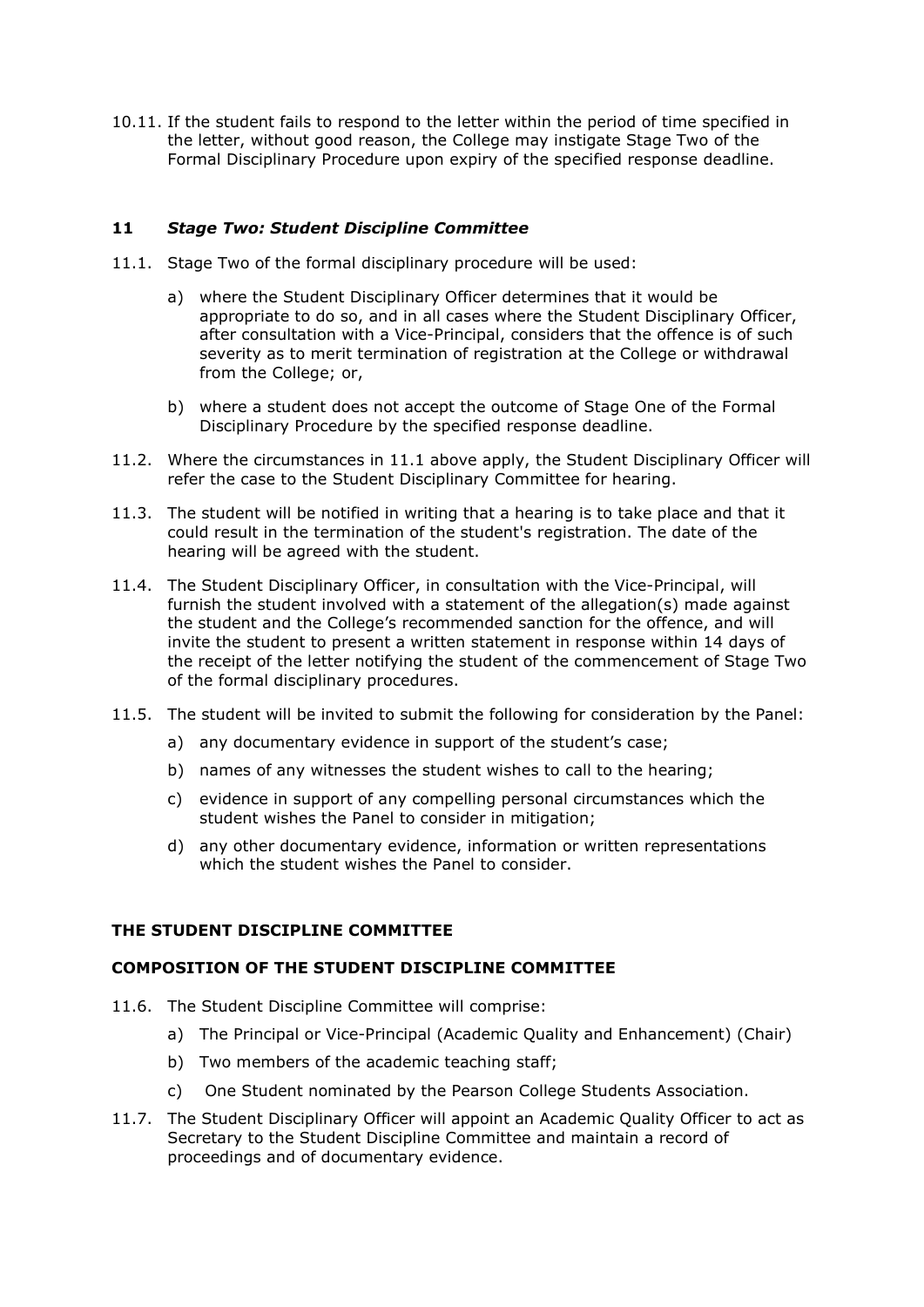- 11.8. The Panel of the Student Discipline Committee will be supplied one week before the hearing with copies of the following documents:
	- a) a statement of the allegation(s) made against the student;
	- b) the Student Disciplinary Officer's recommendation together with the documents put forward in support of the recommendation;
	- c) Any written representations by or on behalf of the student, and/or any documents to be put forward in support of the student's case, and/or names of any witnesses the student wishes to call.
- 11.9. The hearing of the Panel will be conducted according to the general procedures set out in paragraph [14](#page-11-0) below.
- 11.10. The Panel will decide whether or not the student is guilty of the alleged offence.
- 11.11. If the Panel find the student guilty on the balance of probabilities, the panel will decide what penalty, if any, is appropriate. The sanctions which may be imposed by the Student Discipline Committee under the formal procedure are as follows:
	- a) a caution;
	- b) a formal warning;
	- c) a fine or order for compensation;
	- d) disqualification on a permanent or temporary basis from the use of the College's facilities;
	- e) imposition of conditions upon access to the College's facilities or premises;
	- f) suspension or exclusion from the College:

<span id="page-9-1"></span><span id="page-9-0"></span>(i) suspension involves a total prohibition on attendance at or access to the College and on any participation in College activities for a specified period of time, but it may be subject to qualification, such as permission to attend for the purpose of an examination;

(ii) suspension will be used only wher[e d\)](#page-9-0) o[r e\)](#page-9-1) would be inadequate;

- g) termination of registration at the College;
- h) any sanction may also include a requirement that the student should have no contact of any kind with a named person or persons or should not be present in certain areas of the campus.
- 11.12. The Panel will convey its decision in writing to the student together with a reminder of their right of appeal to the Appeals Committee and the permissible grounds for appeal (see paragraph [12](#page-9-2) below). The reasons for the decision will be given, including the reasons for any penalty.

## **THE APPEALS COMMITTEE**

## <span id="page-9-2"></span>**12 Right of Appeal**

- 12.1. An appeal to the Appeals Committee will be available to any student who has had a disciplinary penalty imposed on them by a panel of the Student Discipline Committee.
- 12.2. The student must give written notice of appeal to the Student Disciplinary Officer within fourteen days of receiving notification of the decision of the panel of the Student Discipline Committee. The notice of appeal must set out concisely the grounds for the appeal.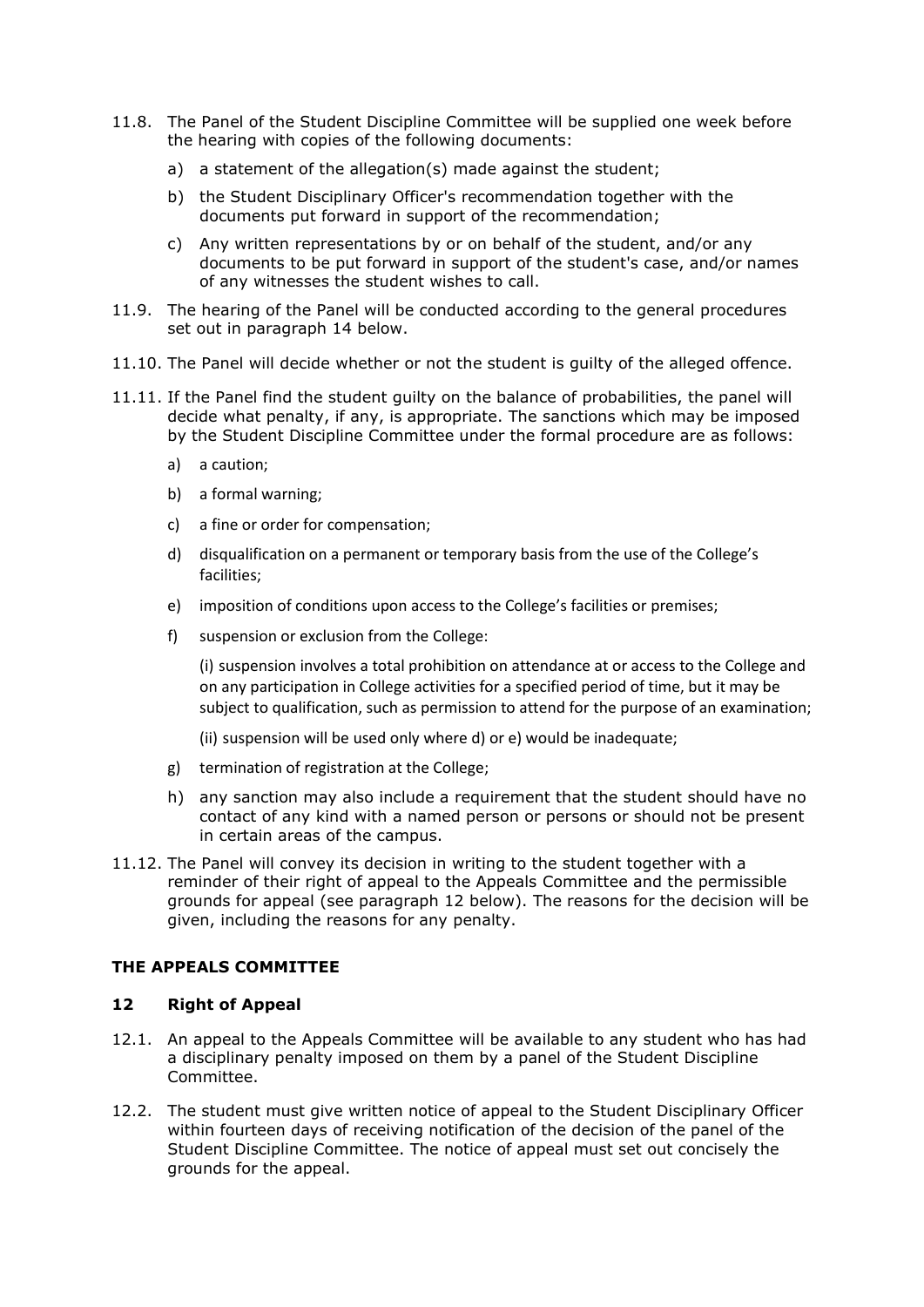- 12.3. The grounds of appeal may only be one or more of the following:
	- a) that the finding was against the weight of the evidence;
	- b) that the penalty is too severe or is otherwise inappropriate;
	- c) that the process was not in accordance with the principles and procedures set out in these regulations, or was contrary to natural justice;
	- d) that fresh evidence can be presented, which was not available, and could not reasonably have been made available, to the Student Discipline Committee.
- <span id="page-10-0"></span>12.4. Where an appeal is based on ground [12.3.d\),](#page-10-0) the Chair will be furnished with a summary of the fresh evidence to be presented.

## **13 Appeals Committee**

- 13.1. The Appeals Committee will comprise:
	- a) An independent member of Academic Board (Chair);
	- b) Three members of staff not involved in the process so far.
- 13.2. The Student Disciplinary Officer will appoint an Academic Quality officer to act as Secretary to the Appeals Committee.
- 13.3. The Secretary of the Appeals Committee will supply that Committee and the student making the appeal with a copy of the following documents:
	- a) a statement of the allegation(s) against the student;
	- b) a contemporaneous note (not in transcript form) produced by the Secretary to the Student Discipline Committee, recording the proceedings of the hearing of the panel of the Student Discipline Committee, and any other documents available to both sides at this hearing;
	- c) the written notice of appeal, together with any other supporting statements by or on behalf of the student;
	- d) any written responses from the College.
- 13.4. The hearing of the Appeals Committee will be conducted according to the procedure set out in paragraph [14](#page-11-0) below.
- 13.5. The College representative may, at the discretion of the Chair of the Appeals Committee, present fresh evidence and call witnesses to attend the meeting. Such evidence or a summary thereof will be forwarded to the Secretary of the Appeals Committee no less than seven days before the hearing of the Committee, and will be made available to the student or their representative within the same period.
- 13.6. The Appeals Committee may confirm, reverse or vary the penalty determined by the panel of the Student Discipline Committee. The Committee may impose a more severe penalty. The reasons for the decision will be given.
- 13.7. The student and the Principal will be provided with a copy of the decision made by the Appeals Committee.
- 13.8. The decision of the Appeals Committee represents the final part of the College procedure and is final, subject to paragraph [13.9](#page-11-1) below.
- 13.9. If a student is dissatisfied with the outcome of the Appeals Committee, they may refer the case for review to th[e Office of the Independent Adjudicator for Higher Education \(OIA\).](http://www.oiahe.org.uk/) This option becomes available only after PCL's internal appeals procedures have been completed.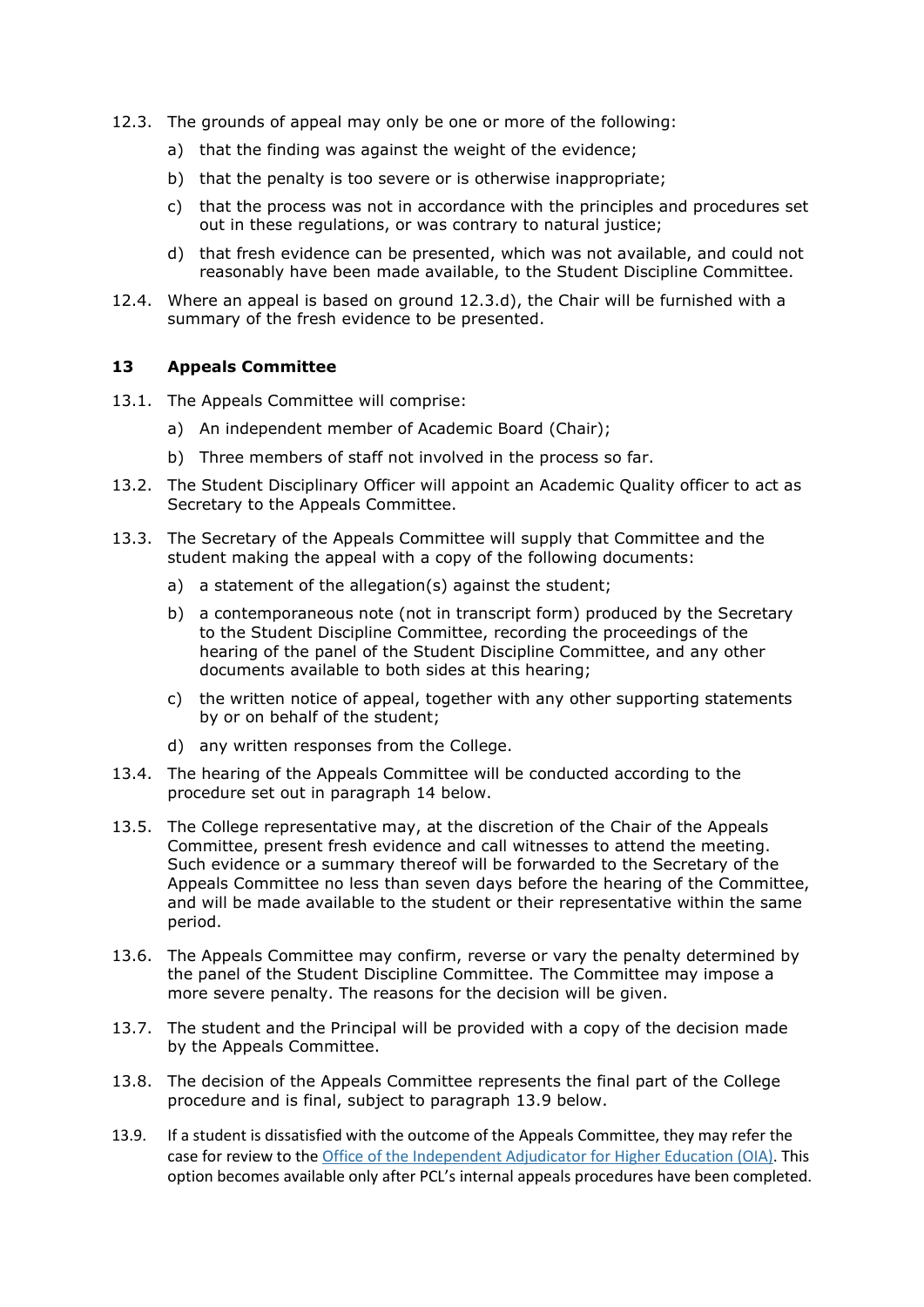<span id="page-11-1"></span>The College will issue the student with a Completion of Procedures letter communicating the outcome of the case with a link to the website of the OIA at the appropriate time. The student will have twelve months in which to refer their case to the OIA, if they meet the OIA grounds for review.

## <span id="page-11-0"></span>**14 Conduct of hearings of the Student Discipline Committee or the Appeals Committee**

- 14.1. In the interest of natural justice, a disciplinary hearing will allow the student the opportunity to discuss the allegations against them, review all the evidence and to put forward their own case.
- 14.2. The student may be accompanied by a friend or relative who is unconnected with the allegation, or by a PCSA representative. A legal representative will not, normally, be allowed. The role of the accompanying party will be to provide moral support during a meeting or hearing. Those accompanying students cannot make representations, act as witnesses nor cross-examine witnesses.
- 14.3. To guard against bias, disciplinary offences will be investigated and heard by independent College officers who have not had prior involvement with the case and who do not have a close relationship with a student who is party to a disciplinary hearing.
- 14.4. A student subject to a disciplinary hearing will be informed of the composition of the Panel or Committee in advance of the hearing and may raise objections against the impartiality of individual members to the Committee Secretary, who will then refer objections to the Committee Chair for decision.
- 14.5. The Panel or Committee will, whenever practicable, reach a decision on the day of the hearing.
- 14.6. The College representative (normally the Student Disciplinary Officer) will present the College's case and the student, or their representative (if the student chooses to be represented), will have a right of reply.
- 14.7. The Panel or Committee is not required to conduct an independent investigation into the allegations presented, but will exercise care to ensure that the facts upon which its decision is based are accurate.
- 14.8. The student, their accompanying party, their representative, and the College representative will be entitled to be present throughout the whole of the proceedings except where the Committee wishes to retire for private discussions. In every case, the student directly, or via their representative, will be given a proper opportunity to be heard fully in their own defence.
- 14.9. The student will bear the costs of any witnesses called to support the student's case.
- 14.10. The Committee will take all reasonable steps to hold the hearing on a date on which the student or their representative is able to attend. Exceptionally, if this proves impossible or if the Chair of the Committee considers that the student is being deliberately uncooperative about their attendance, the Chair may decide upon a date and, if the student does not appear, may proceed with the hearing in their absence.
- 14.11. The decision of the Committee will be on a simple majority with a second and casting vote to the Chair in the event of a tie.